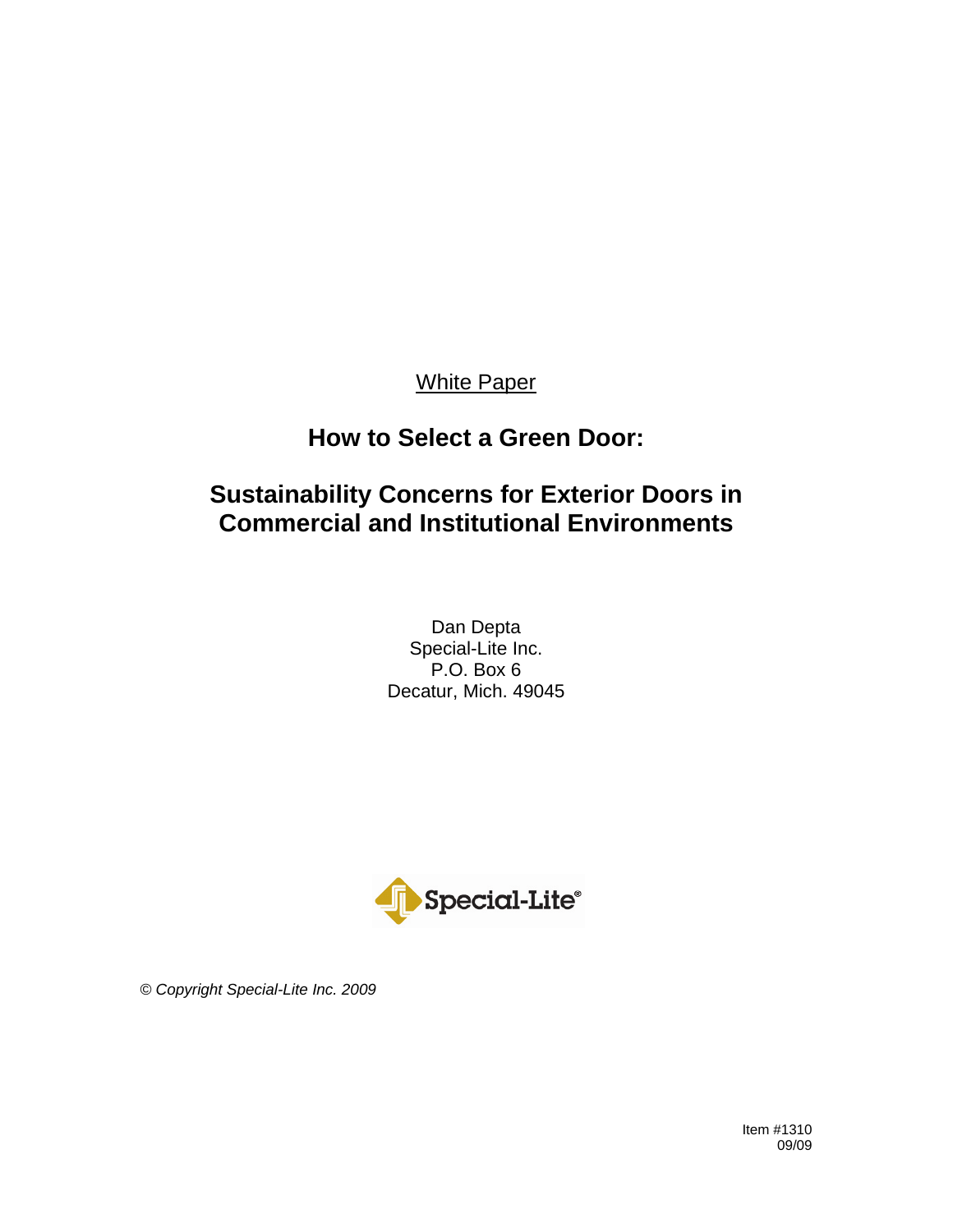# Table of Contents

| Introduction                                               | 3  |
|------------------------------------------------------------|----|
| <b>External Door Functionality</b>                         | 3  |
| <b>Defining Sustainability</b>                             | 4  |
| Tradeoffs                                                  | 5  |
| <b>Performance Metrics for Sustainability</b>              | 5  |
| A Note on LEED                                             | 6  |
| <b>Structural Strength</b>                                 | 7  |
| <b>Impact Resistance</b>                                   | 9  |
| <b>Chemical and Corrosion Resistance</b><br>$\blacksquare$ | 10 |
| <b>Weathering Resistance</b><br>٠                          | 11 |
| <b>Mold and Moisture Resistance</b><br>$\blacksquare$      | 12 |
| <b>Thermal Efficiency</b><br>$\blacksquare$                | 13 |
| Aesthetics                                                 | 14 |
| <b>Prescriptive Metrics for Sustainability (LEED)</b>      | 15 |
| Energy & Atmosphere                                        | 15 |
| <b>Materials &amp; Resources</b>                           | 16 |
| <b>Indoor Environmental Quality</b>                        | 18 |
| <b>Other Concerns</b>                                      | 20 |
| Conclusion                                                 | 21 |
|                                                            |    |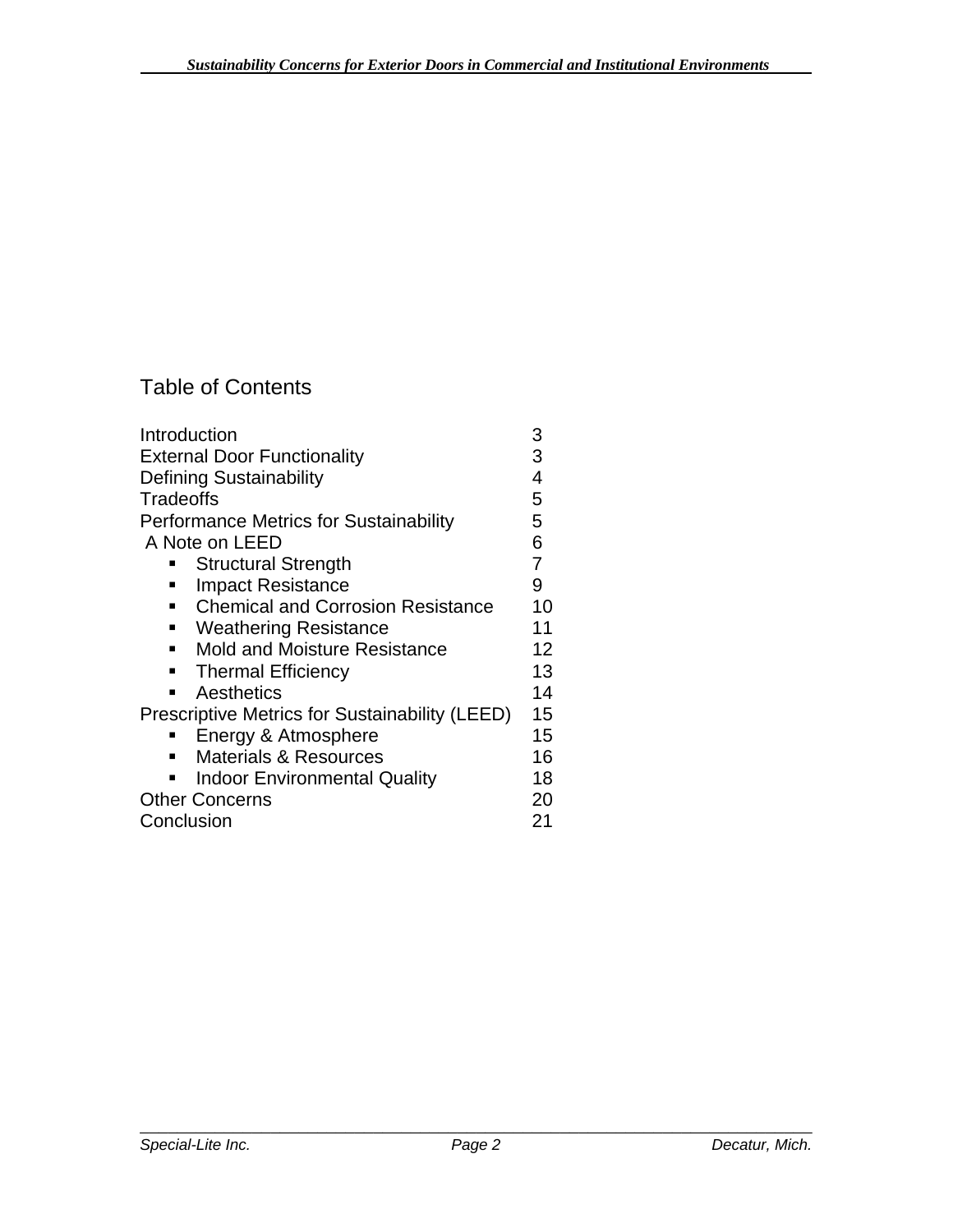"*Eco-effectiveness means that we start by redefining how we measure progress — that we start measuring our legacy, not our activity. That brings up a whole new set of questions: What if your product is your worst emission? Do you become eco-efficient and devise ways to make it less toxic? Or do you become eco-effective and move beyond superficial adjustments? …* 

*Start thinking about good design rather than just green design."* 

William McDonough, renowned architect and co-founder of the Cradle-to-Cradle model for Life Cycle Assessment

# **Introduction**

There is perhaps no more basic mechanical element in the built environment than the exterior door. Whether it is a hunting shack or a high school, a building before anything else has walls and some type of entrance system. The more elaborate the building, the more elaborate the entrance system. A high-security structure will have a high-security door. A high-design facility will have a highdesign door. A green building will have a green door.

If only it were that simple.

A surprising number of entrance systems specified for commercial and institutional environments are not built to withstand the rigors of heavy use, continuous exposure to the elements and occasional abuse common to high traffic entrances.

Despite all the attention currently being given to the improvement of building components to align with the continuously growing green building movement, little thought has been given to the basic issues of sustainability and performance commonly affecting exterior doors. To remedy this, it is necessary to understand the role exterior doors play in achieving the sustainability goals of a structure, and likewise, to recognize the various considerations and priorities that do not precisely align with standard green building practices and philosophies.

# **External Door Functionality**

To understand what makes a door sustainable, it is first necessary to define what makes an entrance system successful. On a very basic level, the functional requirements of an entrance system are that it:

- Allow safe ingress and egress for building users
- Provide a physical barrier to secure the building against undesired entry
- Serve as a thermal barrier between indoor and outdoor temperatures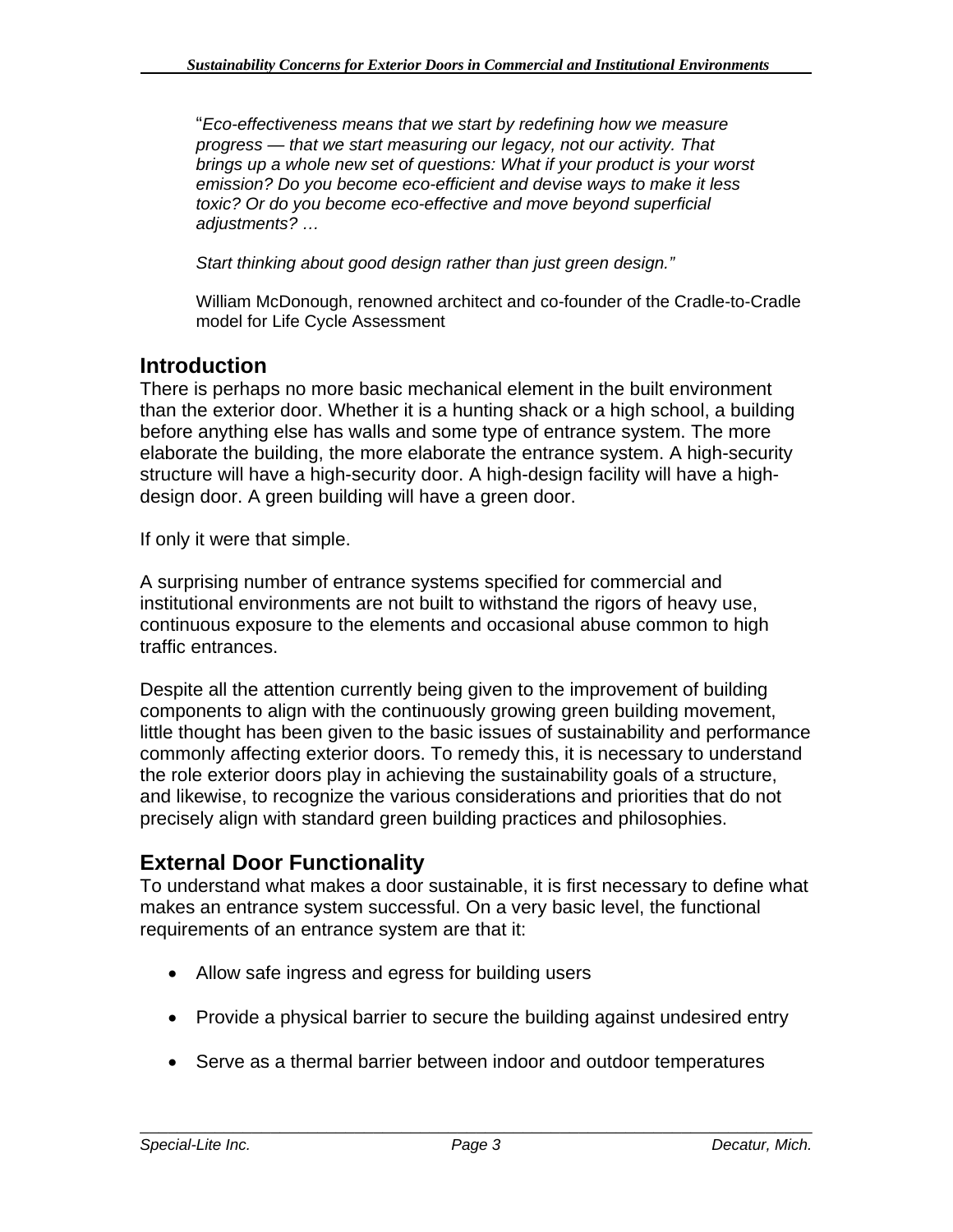- Separate indoor air from outdoor air to facilitate HVAC processes
- Keep out rain, wind, pests and other natural elements
- Withstand the rigors of normal usage and occasional abuse

In addition to these functional requirements, an entrance system should also

- Provide a meaningful touch point for building users
- Conform to the general aesthetic and sustainable design themes of the building

Beyond these characteristics, it is assumed that *the ideal entrance system should not demand any more attention in a facility's maintenance routine than its windows, walls or roof.*

# **Defining Sustainability**

So what makes a door green? And for that matter, what makes any product green?

In creating a set of guidelines for environmental claims, the Federal Trade Commission determined that it is misleading to refer to any product, package or service as having too general of an environmental benefit. So in a strictly technical sense, no product should be called "green", "eco-friendly," or "sustainable." It is best to consider sustainability a moving target, with certain features and metrics implying various levels of sustainability.

These sustainability metrics come in two forms:

Performance metrics of sustainability measure the quality of a product and are concerned with:

- Lifetime of the product
- Maintenance requirements of the product (monetary and environmental)
- Operating characteristics of the product (monetary and environmental)
- Overall efficiency and effectiveness of the product

A key attribute of any performance metric is that all claims must be verifiable. These metrics create a sustainability conversation about outcomes, efficiency and effectiveness, not ancillary factors such as geography or content.

Prescriptive metrics measure certain attributes commonly associated with sustainable design and development. Unlike performance metrics, which require deeper product knowledge for specification, prescriptive metrics are easily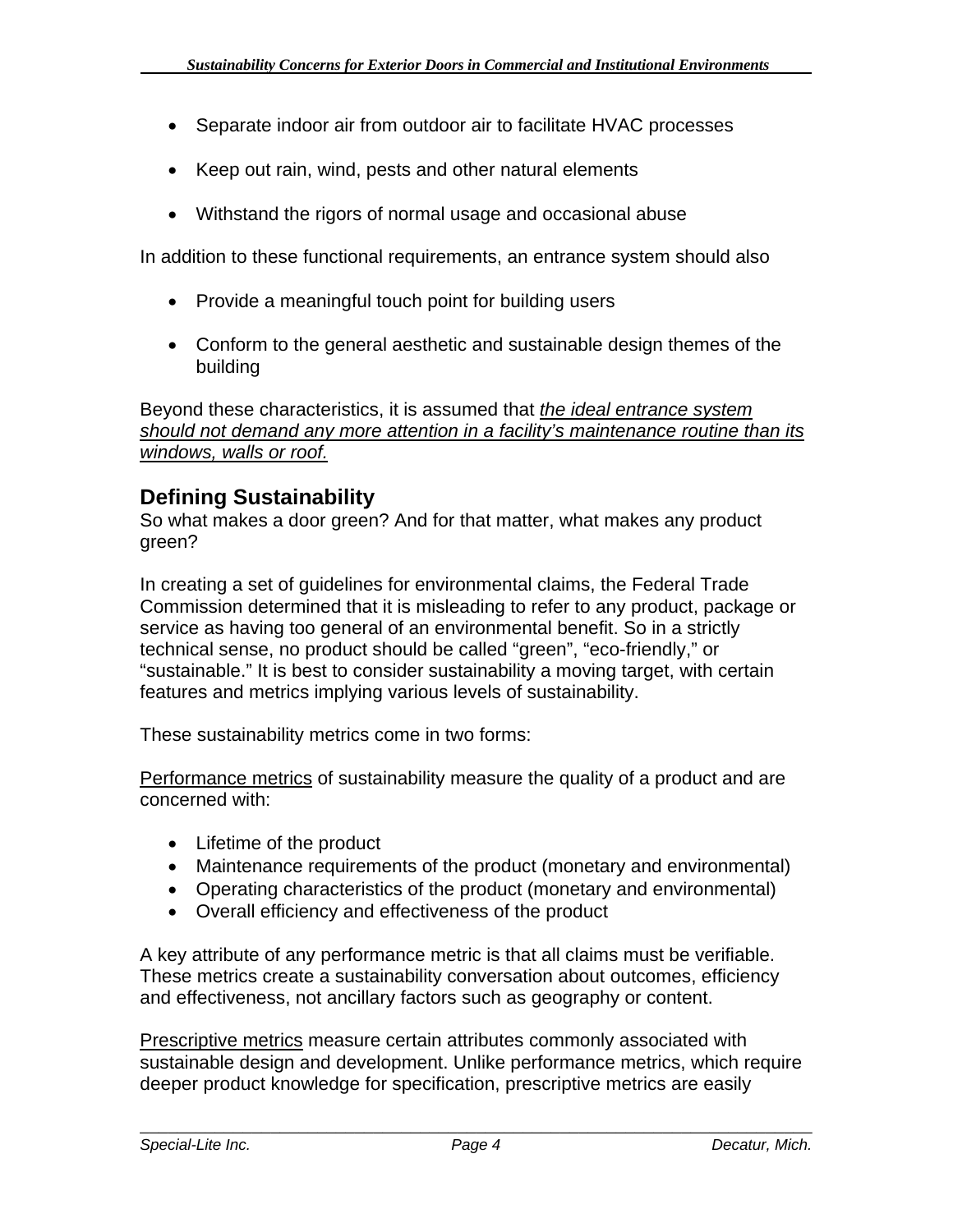defined. Although at times arbitrary to real-life product concerns, these easily understood metrics are largely preferred by third-party sustainability standards, including the U.S. Green Building Council's Leadership in Energy and Environmental Design Green Building Rating System.

Unfortunately, these metrics can sometimes be blind to critical performance issues. Following the LEED guidelines to the letter would, for instance, add additional maintenance costs and potentially limit the lifespan of an entrance system.

As such, *Special-Lite believes that it is more appropriate to use performance metrics to evaluate the sustainable attributes of a building product such as exterior doors, reasoning that a sustainable exterior door must first and foremost provide the necessary functionality of its role.*

With that said, green building standards such as LEED are the common language for sustainability in the commercial and institutional facilities markets, so it is still important to understand how an exterior door fits into those systems.

# **Tradeoffs**

There are inherent sacrifices in any sustainability feature, regardless of whether the product in question is an exterior door, automobile or soda pop bottle. The most recognizable tradeoff is the price of the product: Savvy, educated buyers recognize that they are "paying for quality." Exterior doors are no exception. A long-lasting, high-performance exterior door will be a somewhat larger investment than the alternative.

Concerning specific sustainability attributes, there are a number of features that are in direct conflict with each other. For example, design elements such as daylighting and views, a key piece of sustainable design for their effect on worker health and productivity, have a correspondingly negative effect on thermal efficiency. Other elements, such as the use of rapidly renewable or recycled materials, make no sense if the product does not fulfill the performance requirements for which it is specified.

A necessary part of the design and specification process, this balancing act can easily introduce subjective decisions to objective guidelines. The purpose of the following discussion is to assist in those decisions as they pertain to exterior doors.

# **Performance Metrics for Sustainability**

The next major shift in the business world will come as buyers begin looking past basic green claims to examine the underlying performance of a product. The eventual standard for evaluating sustainability features of a building product will almost certainly be **Life Cycle Assessment**, a process that measures the impact of a product at every stage of its life cycle. This model examines the monetary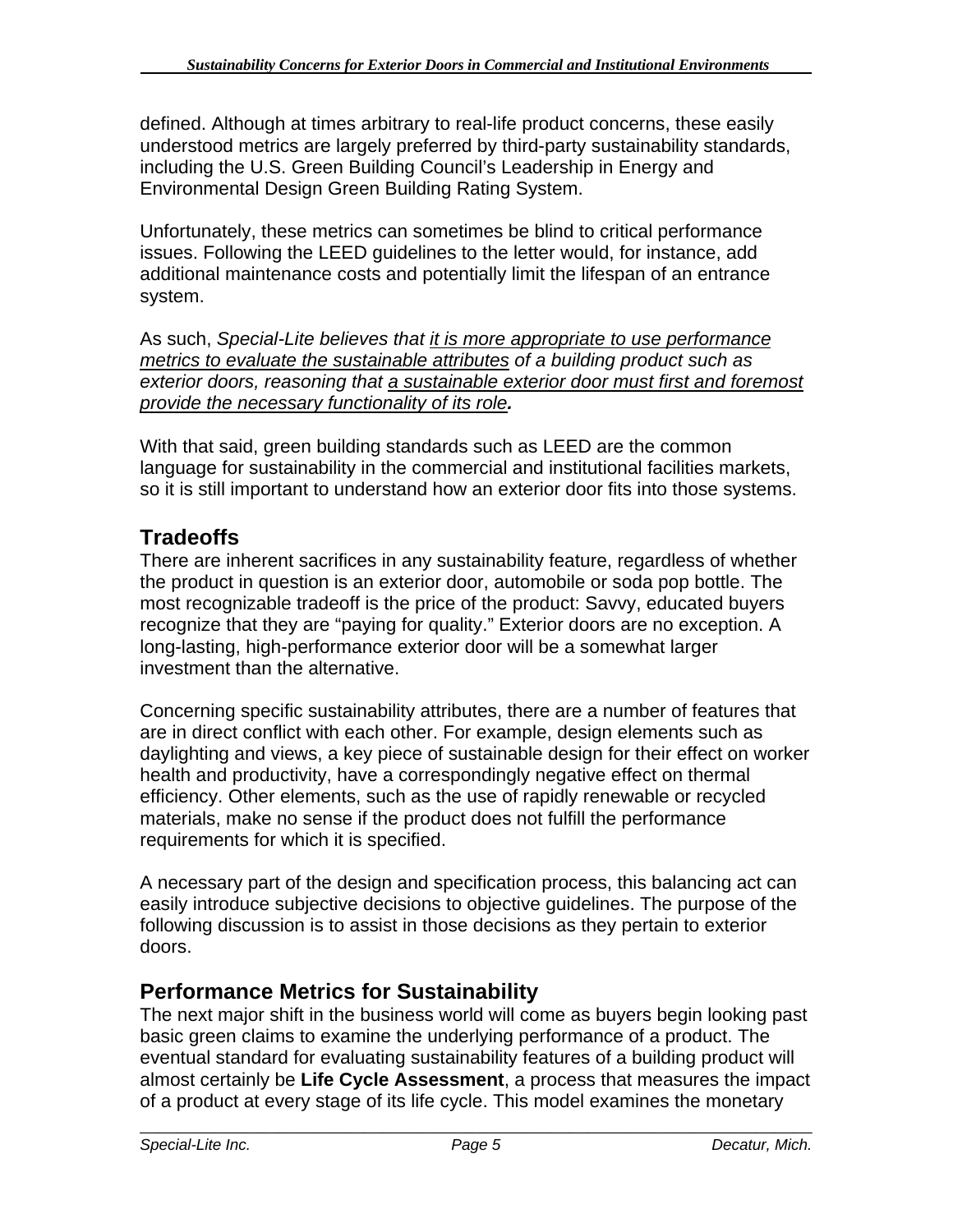and environmental implications of a product from raw material extraction to disposal.

According to the United Nations Environment Programme, Life Cycle Assessment is characterized as:

- Awareness that selections are not isolated, but influence a larger system.
- Making choices for the longer term and considering all environmental and social issues associated with those.
- Improving entire systems, not single parts of systems, by avoiding decisions that fix one environmental problem but cause another unexpected or costly environmental problem.
- Informed selections, but not necessarily 'right' or 'wrong' ones. Life cycle thinking simply puts decisions in context with facts from all parts of the system or life cycle — look for unintentional impacts.

This model is the underlying rationale for the performance metrics for sustainability. Put in the simplest of terms, LCA takes into account both prescriptive and performance values, accounting for trade-offs and hidden effects. The use of LCA allows a buyer to see the underlying costs of product and material choices — uncovering whether or not a seemingly sustainable item is appropriate for its intended use. This perspective reveals how truly sustainable a product is.

# **A Note on LEED**

The LEED Green Building Rating System is a voluntary, consensus-based national standard for high-performance, sustainable buildings. Members of the U.S. Green Building Council, representing all segments of the building industry, developed LEED and continuously work to improve the system, including a significant update in early 2009. The various standards are discussed at length in the Performance Metrics section of this paper.

Only structures and campuses are currently certified under the LEED standard. Green building professionals do have the option to earn LEED accreditation, but LEED is and for the foreseeable future will be product neutral. There is no such thing as a LEED certified product. Note that a USGBC shield in product literature does not imply a LEED endorsement for that product or its manufacturer, only USGBC membership.

LEED is organized into six categories, each containing a number of prerequisite (mandatory) requirements and a number of optional (project team selected) credits or points, the total of which are applied on a progressive scale of Basic, Silver, Gold and Platinum. The categories are: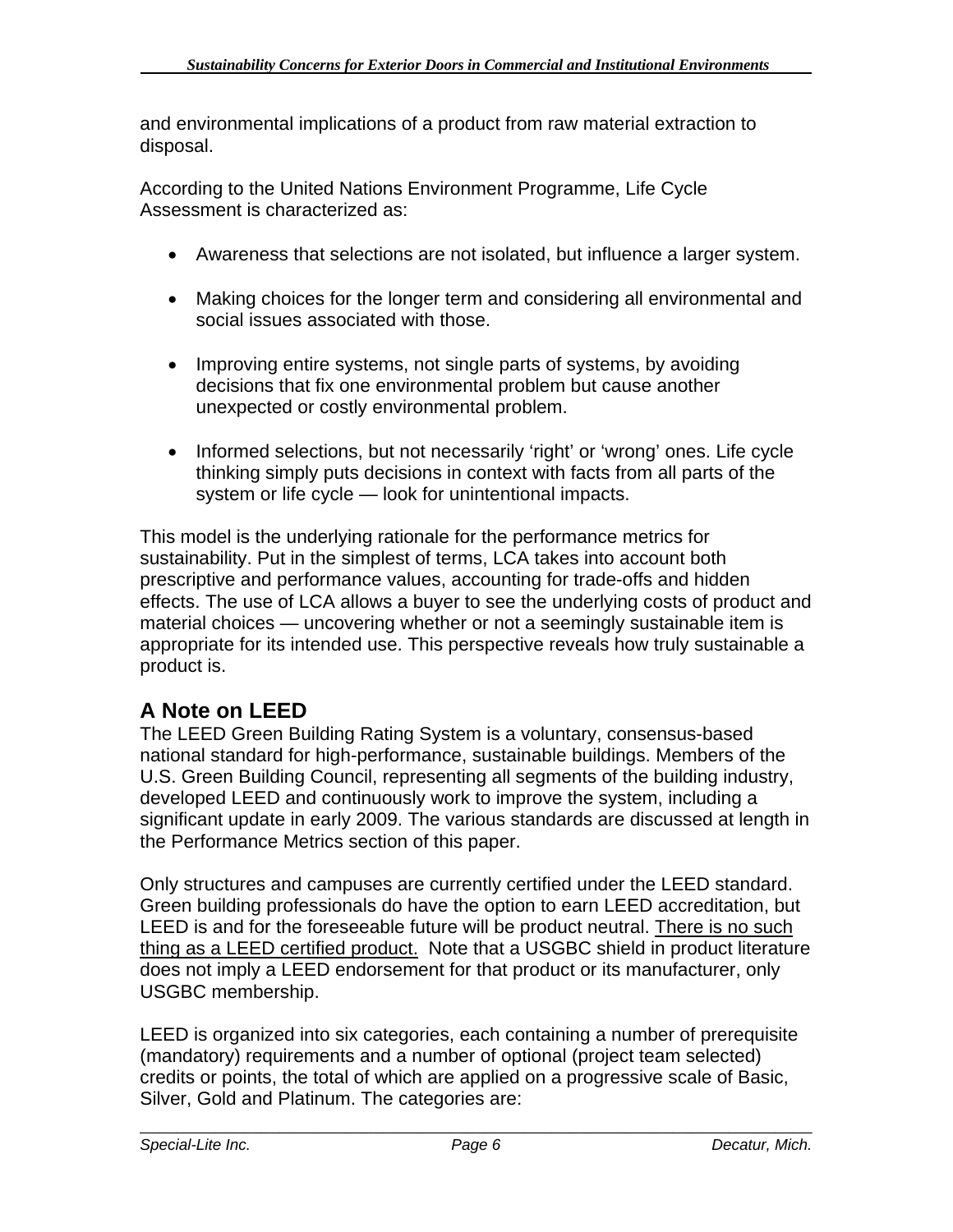- Sustainable Site Development
- Water Efficiency
- Energy and Atmosphere
- Materials and Resources
- Indoor Environmental Quality
- Innovation and Design Process (essentially bonus points for exemplary effort in the five main categories)

Although the LEED credit system is not perfect, it has become a fairly ubiquitous standard for green building design and construction. Its five main categories provide a clear guide to the performance themes consistent across all sustainable development.

Two of those themes, Sustainable Sites and Water Efficiency, are not generally relevant to exterior doors. The themes that are relevant to entrance systems are:

Energy Efficiency: Properly known as Energy & Atmosphere, this category encourages thermal efficiency and alternative energy.

Materials & Resources: This category is concerned with the various life cycle issues of product use and specification.

Indoor Environmental Quality: More of a human health concern than a standard environmental issue, this category promotes increased occupant comfort and the elimination of indoor toxins.

In order to best compare the sustainability effects of performance and prescriptive metrics, these three themes will be examined in relation to each of the following prescriptive metrics for sustainability in exterior doors. In addition, a fourth theme of Maintenance will be examined as well. While not a direct sustainability factor, the potential impact on maintenance costs in time and labor for an inferior entrance system is significant enough to be measured as a performance value in its own right.

# **Structural Strength**

This requirement is obvious on the surface level. An exterior door must be able to withstand malicious attempts to damage or breach it. What is not obvious is that the door must be able to withstand literally thousands of small collisions during normal usage each day.

The inertia created by opening and closing a door subjects it to physical forces that stress the door itself and the hardware that moves and supports it. The door is being stressed and twisted with each use, while the hardware is being strained and struck.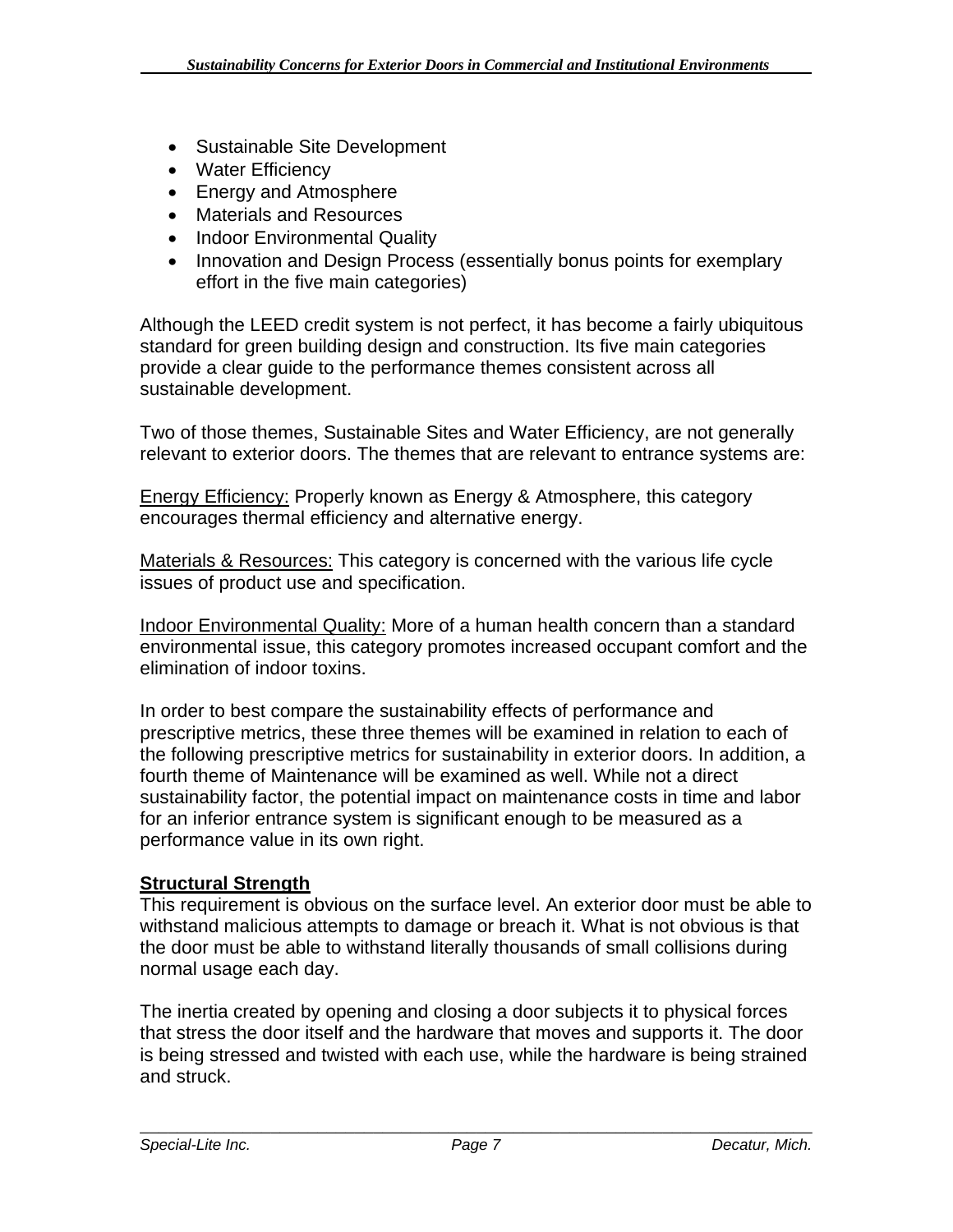Understanding this requires the recognition that an entrance is actually a system consisting of door, hardware and framing — a deficiency in any one component will affect the entire system — as well as a passing familiarity with the laws of physics.

Newton's laws of motion state that the energy required to move an object is directly related to the mass of an object. The heavier the door, the greater the load placed on the hardware and framing elements as it opens and closes.

Likewise, the force required to stop the movement of an object also increases proportionally. Where *Force* is a product of *mass* and *acceleration,* 

# $F = ma$

Think of slamming a door: Is a heavy or a lightweight door more likely to rattle the room? Now think of what type of damage a few hundred thousand of those collisions can do to the entrance's framing components and associated hardware over the course of the year. While the door itself may be able to withstand these impacts, the other essential components may not.

So the heavier the door, the more force required to move it, the more stress on the hardware to control it and the more powerful the impact on the hardware and framing elements.

What this means is that the ideal door is one that minimizes the damaging effects of its motion. Not only should the door be lightweight (less mass: less force), it should also be flexible, not rigid. Flexibility is directly proportional to a door's ability to absorb and equally distribute the force of an impact, a property known as flexural strength. Reinforcement is only necessary at the corners, edges, hinges and hardware attachment. The Special-Lite flush doors accomplish this through the secure attachment of hardware; full length, continuous gear hinges; and mitered corner joints secured by angle blocks and full-width, three-eighthsof-an-inch-thick galvanized steel rods.

A door is not a wall — it should not be designed like one. It only needs to be rigid and solid enough to provide the desired functionality. Any more than that is counterproductive and will increase the wear and tear on associated hardware.

As the hardware and framing components wear out, the door may go out of adjustment and fail to latch properly; creating leaks that will affect weather resistance and thermal integrity.

This design philosophy does run counter to conventional industry thinking that insists on heavy, rigid doors. To prove the durability of doors built in this manner, Special-Lite tested its lightweight, flexible Fiberglass Reinforced Polyester Doors to the ANSI A250.4 standard to 25 million open and close cycles (the equivalent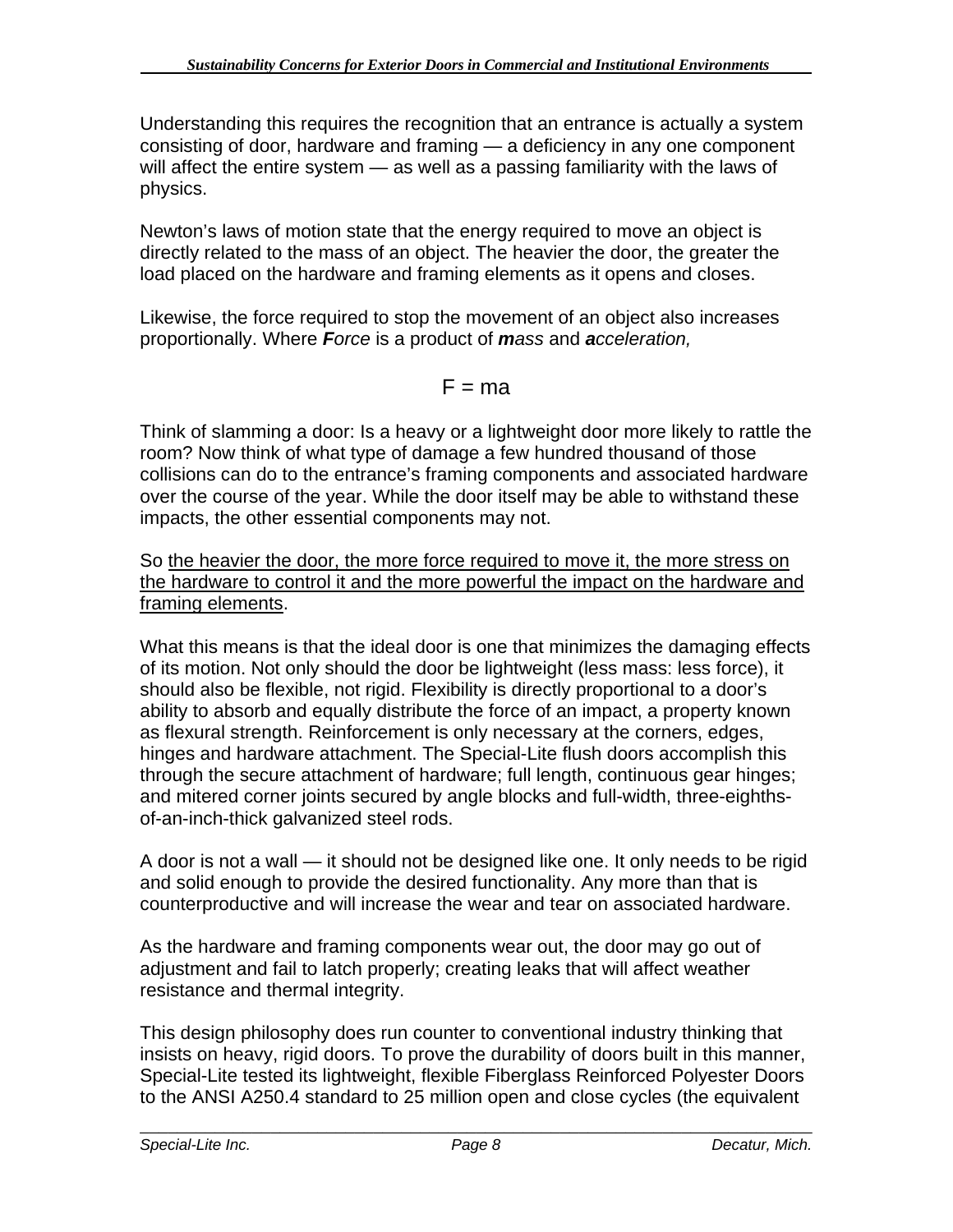of 1,000 occupants passing through a door every day for 62 years), as well as the NWWDA T.M. 7-90 cycle-slam test through 5 million cycles. The doors passed both tests easily.

Special-Lite also created its own proprietary "slam test." A bag with 215 pounds of sand was suspended in front of the door, pulled back a measured distance, and allowed to slam into the door. This test was performed at increasing velocity to the point of failure on both the company's doors and doors produced by competing companies with more conventional design and manufacturing philosophies. Proving the design principles explained in this section, the lightweight, flexible doors manufactured by Special-Lite continued to function normally after the conventionally designed doors had reached the point of failure.

Also, it is incredibly important to examine an entrance for the quality of its structural components. Special-Lite fabricates all of its structural components from aluminum, as opposed to steel. The high strength-to-weight ratio, natural corrosion resistance, excellent workability, and ability to accept a wide range of finishes make it an excellent choice for architectural products.

| <b>Energy Efficiency</b>                                                                                                                                                 | <b>Materials &amp;</b><br><b>Resources</b>                                                                                                                                                 | <b>IEQ</b> | <b>Maintenance</b>                                                             |
|--------------------------------------------------------------------------------------------------------------------------------------------------------------------------|--------------------------------------------------------------------------------------------------------------------------------------------------------------------------------------------|------------|--------------------------------------------------------------------------------|
| As a door and its<br>hardware wears out,<br>it may begin losing its<br>ability to seal<br>properly, negatively<br>affecting the thermal<br>efficiency of a<br>structure. | A structurally unfit door<br>will need to be replaced<br>sooner than the<br>alternative.<br>Hardware and framing<br>components will need<br>to be replaced sooner<br>than the alternative. | None.      | Increased cost<br>for repair and<br>replacement of<br>door and/or<br>hardware. |

# **Relevance of Structural Strength to LEED Themes and Maintenance**

# **Impact Resistance**

As mentioned above, an exterior door must be durable enough to withstand kicks, shoves and occasional blunt force collisions from human (a run-away cart, a homerun baseball) and natural (high-velocity winds, hail) sources.

It is no coincidence that the easiest requirement to understand is also the most likely for an exterior door to meet. Every door should be expected to function as an effective barrier. The true test is whether a door can do so without significant damage. Special-Lite has found that the most effective face material for impact resistance is Fiberglass Reinforced Polyester or Acrylic-Modified Polyester.

In some areas, a second set of criteria are in place for impact resistance. Hurricane-prone areas around the Gulf of Mexico have specific impact resistance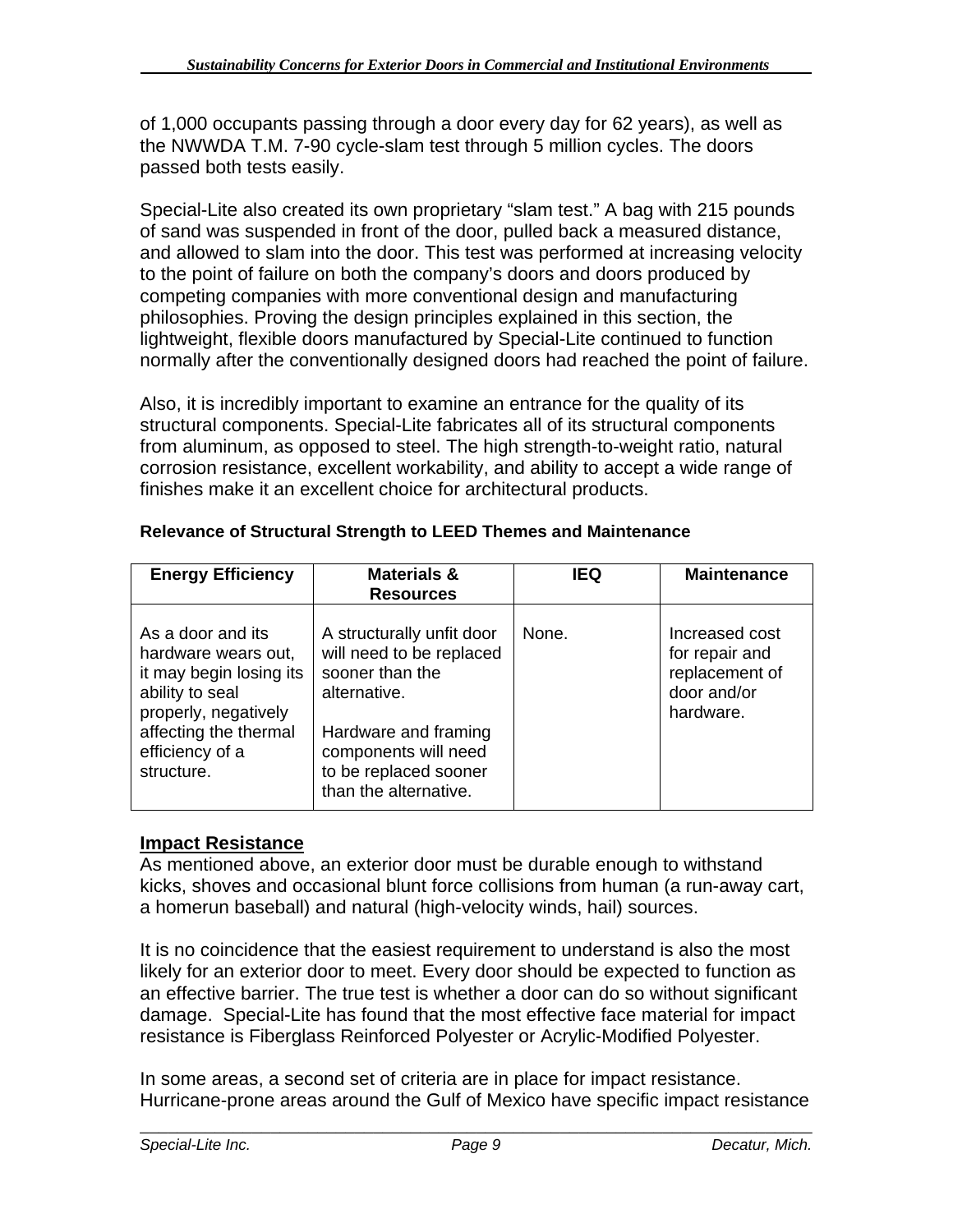standards for structural elements. For a manufacturer's entrance system to meet local building codes in these areas, the exterior door and associated hardware must first pass a barrage of tests that approximate hurricane conditions.

| <b>Energy Efficiency</b>                                                   | <b>Materials &amp;</b><br><b>Resources</b>                                       | <b>IEQ</b>                                                                                        | <b>Maintenance</b>                                                                                            |
|----------------------------------------------------------------------------|----------------------------------------------------------------------------------|---------------------------------------------------------------------------------------------------|---------------------------------------------------------------------------------------------------------------|
| Negligible, but a hole<br>in the door would<br>harm thermal<br>efficiency. | A door not built for<br>impact resistance will<br>need to be replaced<br>sooner. | Negligible, but<br>products used for<br>repair of door could<br>introduce toxins to<br>structure. | Scratches, dents<br>and other<br>damages will<br>increase cost for<br>cleaning, repair<br>and<br>replacement. |

### **Relevance of Impact Resistance to LEED Themes and Maintenance**

# **Chemical and Corrosion Resistance**

Really two different sustainability metrics, the same features are common to the ideal door for Chemical Resistance and Corrosion Resistance. Look for noncorroding materials, lifetime factory finishes and easy-cleaning surfaces. This will provide protection against graffiti and abrasive cleaning agents that could stain or corrode the surface of the door. Such cleaning agents are also a sustainability concern in their own right, introducing toxic chemicals and fumes to the structure while wasting energy and labor.

While the threat of graffiti is common to all commercial and institutional facilities, these two metrics are not going to be a top priority for every facility. Be especially wary if the door is installed in a humid environment or near the ocean, at industrial facilities and water or wastewater plants, pools or in locations likely to face wind-driven rain or snow. Even sidewalk salt can take a heavy toll on a door.

Addressing corrosion damage is not only a frustrating maintenance cost, it is one of the most alarming environmental and health concerns associated with entrance systems. In a manufacturing setting, door finishing operations are strictly regulated for worker and environmental safety. Field refinishing essentially transfers a secure industrial process to an occupied open air facility. Particulates from sanding and the high-VOC, highly toxic finishing chemicals and paint are introduced to the facility.

If that weren't enough, corrosion can also attack the inside of a door. As will be discussed in the Moisture Resistance section, an improperly sealed door can create a scenario in which a door corrodes from the inside-out. If it needs to be said, there is no way to refinish the inside of a door.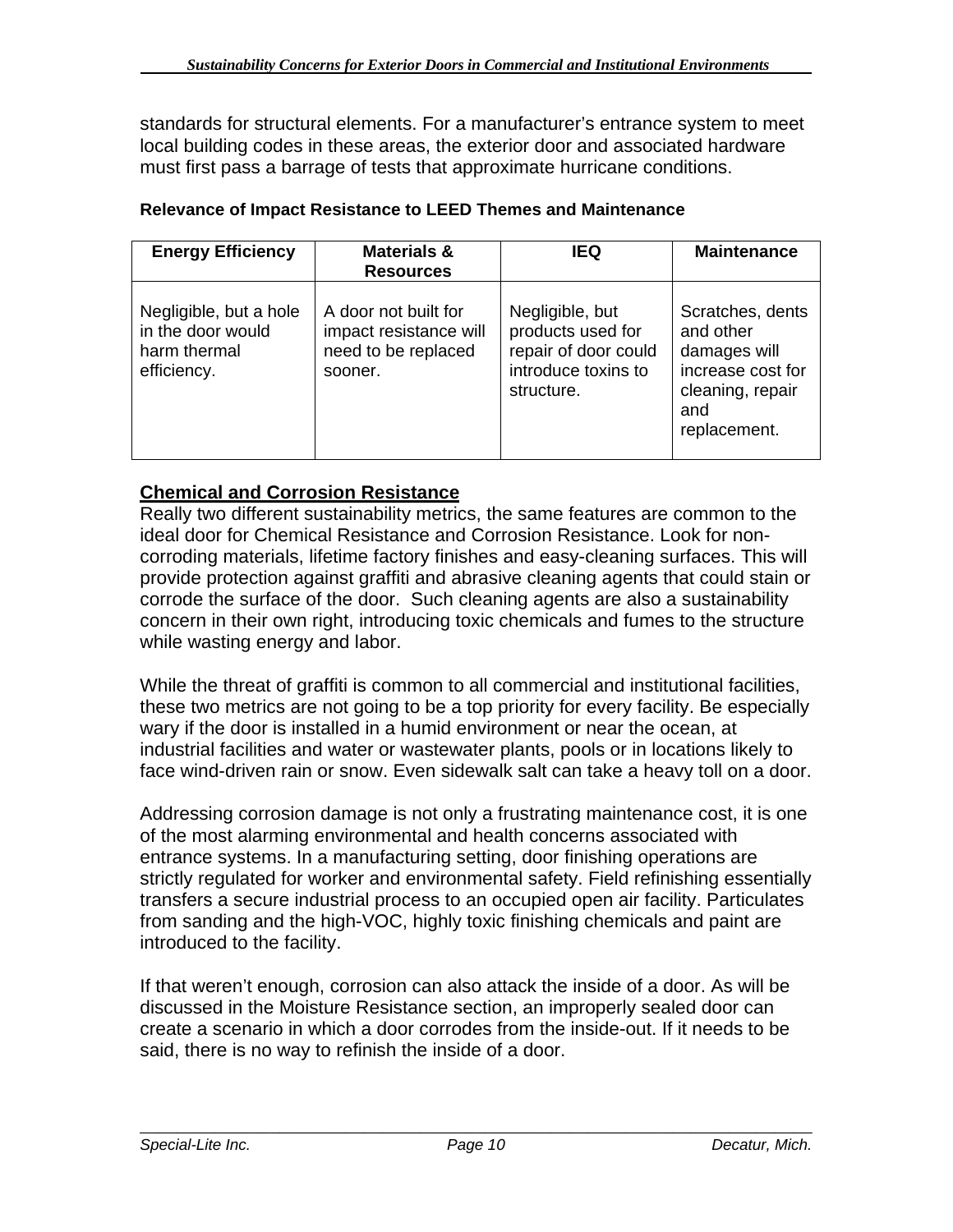Aluminum, FRP and AMP are all potential face materials for these types of applications. These materials are scratch resistant and offer excellent cleanability.

| <b>Energy Efficiency</b>                                                                                                                            | <b>Materials &amp;</b><br><b>Resources</b>                                                                                                                  | <b>IEQ</b>                                                                                                                                | <b>Maintenance</b>                                                             |
|-----------------------------------------------------------------------------------------------------------------------------------------------------|-------------------------------------------------------------------------------------------------------------------------------------------------------------|-------------------------------------------------------------------------------------------------------------------------------------------|--------------------------------------------------------------------------------|
| As a door corrodes, it<br>may begin losing its<br>ability to seal<br>properly, negatively<br>affecting the thermal<br>efficiency of a<br>structure. | An easily corroded<br>door will need to be<br>replaced sooner than<br>the alternative.<br>Rusted hinges and<br>hardware will need to<br>be replaced sooner. | Products used for<br>repair could<br>introduce toxins to<br>structure.<br>Field refinishing will<br>introduce toxins<br>and particulates. | Increased cost for<br>repair and<br>replacement of<br>door and/or<br>hardware. |

### **Relevance of Chemical/Corrosion Resistance to LEED Themes and Maintenance**

# **Weathering Resistance**

This critical issue corresponds to the weather-related concerns cited above. Daily exposure to extreme heat and intense direct sunlight can damage entrances just as easily as intentional abuse. Some damage from exposure is inevitable, but a high-performing door can greatly decrease the amount of damage over time.

Door skin temperatures can reach 200 degrees Fahrenheit in direct sun. In a temperature controlled building, that can mean a difference of over 100 degrees between the two sides of the door. In another application of basic physics, this temperature variance will cause the opposite faces of the door to expand or contract at different rates, introducing unseen forces that pull the sides of the door in opposite directions.

A door that is glued together could conceivably be pulled apart by these forces. (Glue is also a source for harmful gasses that will negatively impact the indoor air quality of the structure, as is discussed later.) As previously mentioned, Special-Lite doors are assembled using mitered corner joints and tie rods. A core of poured-in-place urethane foam securely seals the door from within and removes any potential pathways for moisture to penetrate the door. No glue or other adhesives are used.

In addition to assembly concerns, thermoplastic materials will soften, expand and delaminate under intense exposure conditions, as opposed to a thermoset plastic such as FRP or urethane, which will retain form under most any conditions, although FRP can show weathering damage if not of the proper grade or thickness.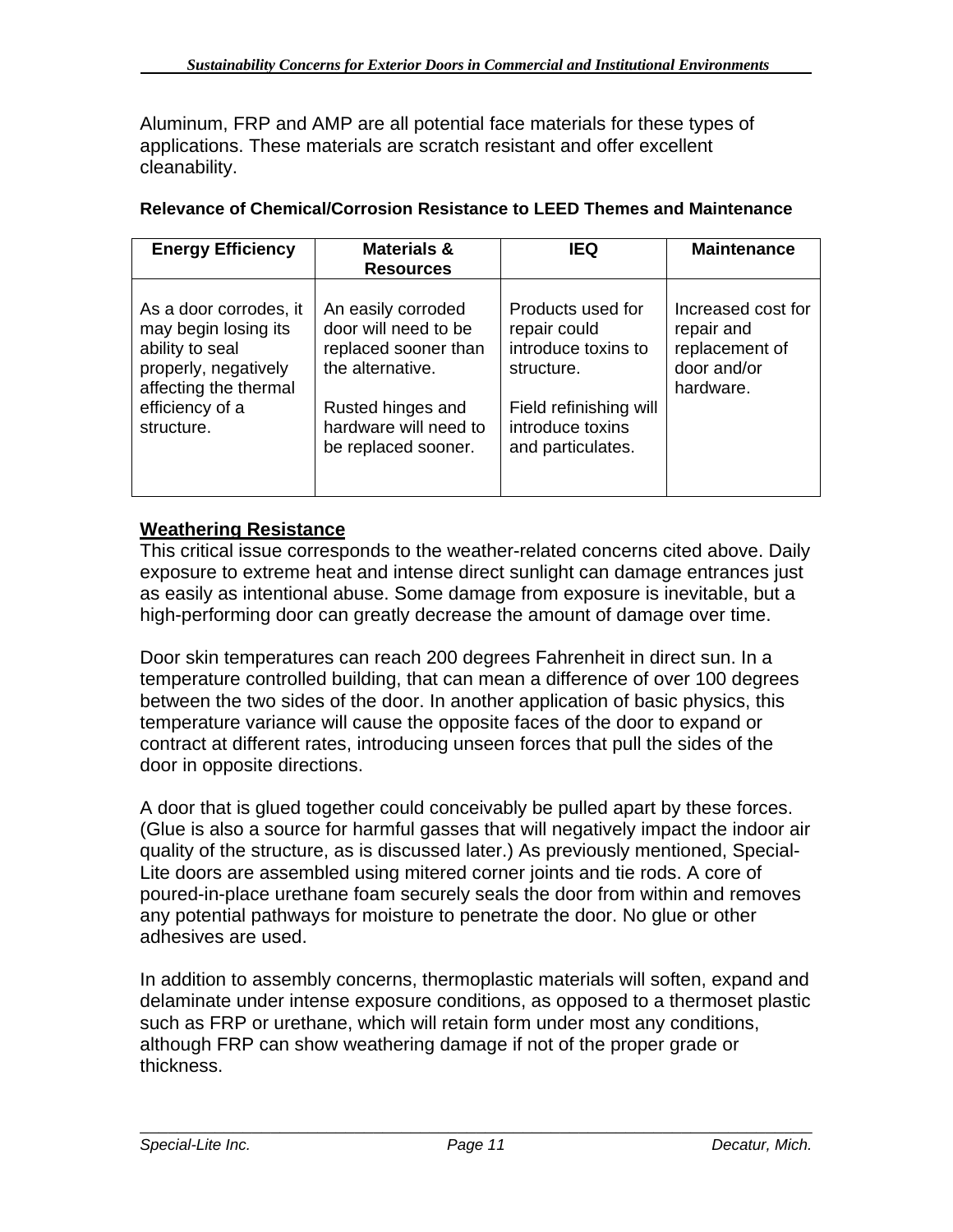To test the design and manufacturing principles recommended in this section, Special-Lite sought out one of the most extreme North American locations for weathering resistance…the Arizona desert…with over 80 percent sunshine annually and average high temperatures above 100 degrees Fahrenheit all summer long.

| <b>Energy Efficiency</b>                                                                 | <b>Materials &amp;</b><br><b>Resources</b>                                                                         | <b>IEQ</b>                                                                                      | <b>Maintenance</b>                                                             |
|------------------------------------------------------------------------------------------|--------------------------------------------------------------------------------------------------------------------|-------------------------------------------------------------------------------------------------|--------------------------------------------------------------------------------|
| Thermal extremes will<br>exacerbate the deficiencies<br>of an improperly sealed<br>door. | A door that is not<br>resistant to thermal<br>extremes will need to<br>be replaced sooner<br>than the alternative. | Negligible, but<br>products used<br>for repair<br>could<br>introduce<br>toxins to<br>structure. | Increased cost<br>for repair and<br>replacement of<br>door and/or<br>hardware. |

#### **Relevance of Weathering Resistance to LEED Themes and Maintenance**

### **Mold and Moisture Resistance**

This could also be seen as two separate sustainability metrics, but the same ideal features and concerns are common to Mold and Moisture Resistance. In truth, the ideal door for these metrics has much in common with the ideal door for Corrosion Resistance, Weathering Resistance, and Thermal Efficiency.

The key attribute is a properly sealed door, accomplished through conscientious construction (as discussed earlier) and an impenetrable core. Special-Lite has found that the ideal core is urethane foam injected into a pre-assembled door body. It is essentially the same material applied below deck in pleasure boats to provide floatation. In tests, a sample of Special-Lite's flush door as small as 20" by 20" floated like a cork.

The common alternative is a honeycomb paper or polystyrene foam core that is glued in place during assembly. The paper core, in particular, is prone to trapping moisture in the foam or rainwater and condensation. When coupled with a poorly constructed assembly, dirt will also penetrate the door, creating the theoretical potential for not only rust and corrosion, but also mold growth.

There are only three prerequisites for mold growth:

- Moisture will occur inside a door as a result of
	- o Improperly sealed construction
	- o Condensation, which forms on a surface when the temperature falls below the dew point of the surrounding air
- Nutrients
	- o Present in dirt
	- o Organic component materials, such as paper and wood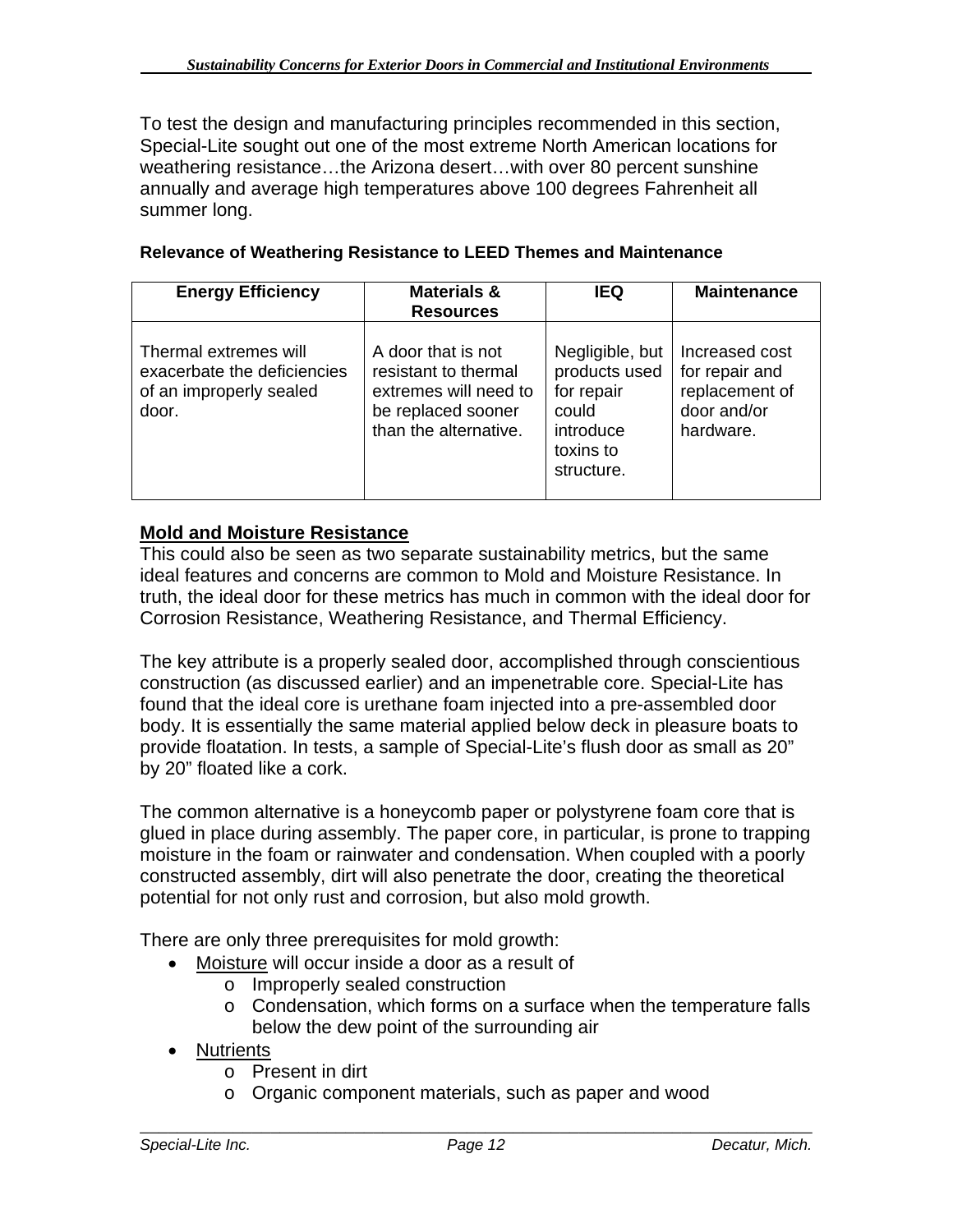- Spores
	- o Ever present in dirt

Preventing mold is a top priority for not only green buildings, but all buildings. The adverse health effects of mold are well documented, as are the liabilities incurred by contractors and facilities managers that do not take proper steps to prevent it.

| <b>Energy Efficiency</b>                                                                                                                            | Materials &<br><b>Resources</b>                                                                                                                                                         | <b>IEQ</b>                                                                                                                                                                                                                       | <b>Maintenance</b>                                                                                                                  |
|-----------------------------------------------------------------------------------------------------------------------------------------------------|-----------------------------------------------------------------------------------------------------------------------------------------------------------------------------------------|----------------------------------------------------------------------------------------------------------------------------------------------------------------------------------------------------------------------------------|-------------------------------------------------------------------------------------------------------------------------------------|
| As a door corrodes, it<br>may begin losing its<br>ability to seal<br>properly, negatively<br>affecting the thermal<br>efficiency of a<br>structure. | If a door contains any<br>organic material, it will<br>provide a potential<br>nutrient source for<br>mold.<br>If mold occurs, it will<br>necessitate the<br>replacement of the<br>door. | Mold is a top concern.<br>Other particle matter<br>could also introduce<br>toxins to the<br>structure.<br>Products used to<br>remove rust and mold<br>or otherwise repair<br>the door could<br>introduce toxins to<br>structure. | Increased cost<br>for repair and<br>replacement of<br>door and/or<br>hardware.<br>Mold is<br>notoriously<br>difficult to<br>remove. |

### **Relevance of Mold/Moisture Resistance to LEED Themes and Maintenance**

# **Thermal Efficiency**

The importance of thermal efficiency to green building can not be overstated. Study after study has shown that improved energy efficiency is the top driver behind sustainable design across all industries. The improvement of heating and cooling efficiency is the single most important attribute of the LEED standard, with efficiency thresholds being raised with each subsequent version of the standard. It is also the metric with the most obvious return on investment.

Although only a small portion of a structure's surface area, exterior doors are a functional part of the building envelope and can play an important role in the overall energy efficiency of a building. As with windows or walls, care should be taken to specify components that limit thermal exchange (the transfer of heat from one side of the door to the other).

Some of the following steps for accomplishing this have already been discussed in the preceding chapters:

- Properly sealed construction
- Resistance to thermal extremes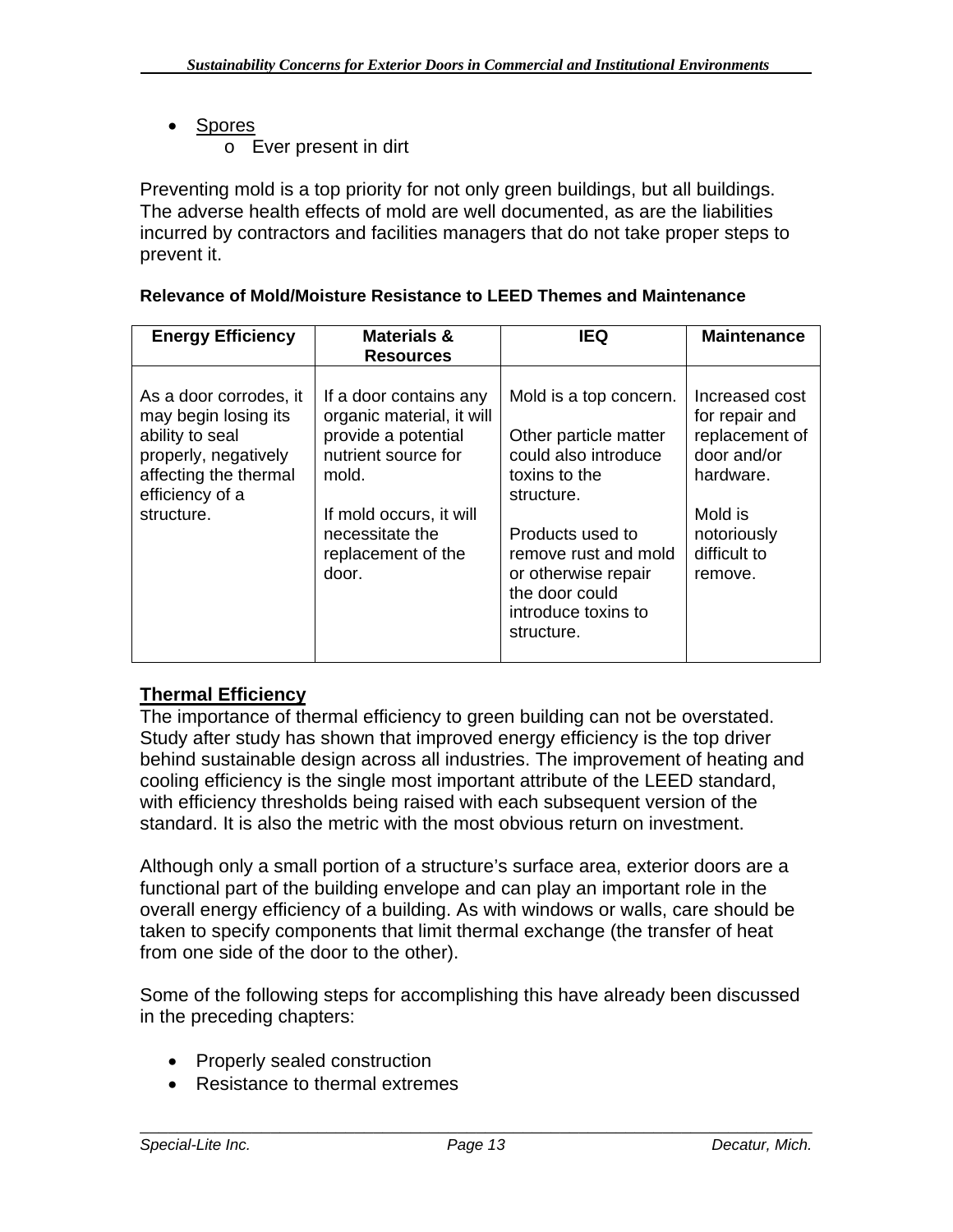- Superior insulation
- Thermally improved framing
- Insulated panels in adjoining side lites
- Insulated glass of at least one-inch thickness
- Keep vision lites to a minimum\*

\*This is one of the most significant trade-offs in the sustainability metrics for exterior doors. Glass provides a direct thermal transfer point, so flush doors and insulated side panels are ideal for thermal efficiency. However, these are not generally ideal when aesthetics are a top concern, while daylighting and views are also desired outcomes for a green building.

Of any entrance system performance metric, thermal performance has the most easily represented, verifiable and measurable values. Without getting into technical details, the U-Value of a product should be low, while the R-value should be high. Special-Lite has tested its FRP Flush Doors for thermal efficiency. The results are shown below. Use this as a comparison point against other entrance products. If no data is available for a product, assume the worst.

| Component                             | U-value | R-value |
|---------------------------------------|---------|---------|
| 1.5" urethane foam only               | .11     | 9.1     |
| 1" FRP and urethane foam panel        | .23     | 4.3     |
| 1.75" FRP and urethane foam panel     | .10     | 10.0    |
| SL-17 Special-Lite® FRP Door Assembly | .29     | 3.4     |

Tests conducted by Architectural Testing, Inc.

#### **Relevance of Thermal Efficiency to LEED Themes and Maintenance**

| <b>Energy Efficiency</b>                                                                      | <b>Materials &amp;</b><br><b>Resources</b> | <b>IEQ</b>   | <b>Maintenance</b> |
|-----------------------------------------------------------------------------------------------|--------------------------------------------|--------------|--------------------|
| Thermal efficiency is<br>the primary concern<br>for energy efficiency<br>of entrance systems. | Not relevant                               | Not relevant | Not relevant       |

### **Aesthetics**

It is necessary to briefly mention the impact of aesthetic design on the potential sustainability of an entrance system. More so than any other attribute, aesthetic concerns can lead toward negative impacts on building performance. In order to specify a truly sustainable door, it is necessary to first look at the expected performance of an entrance system.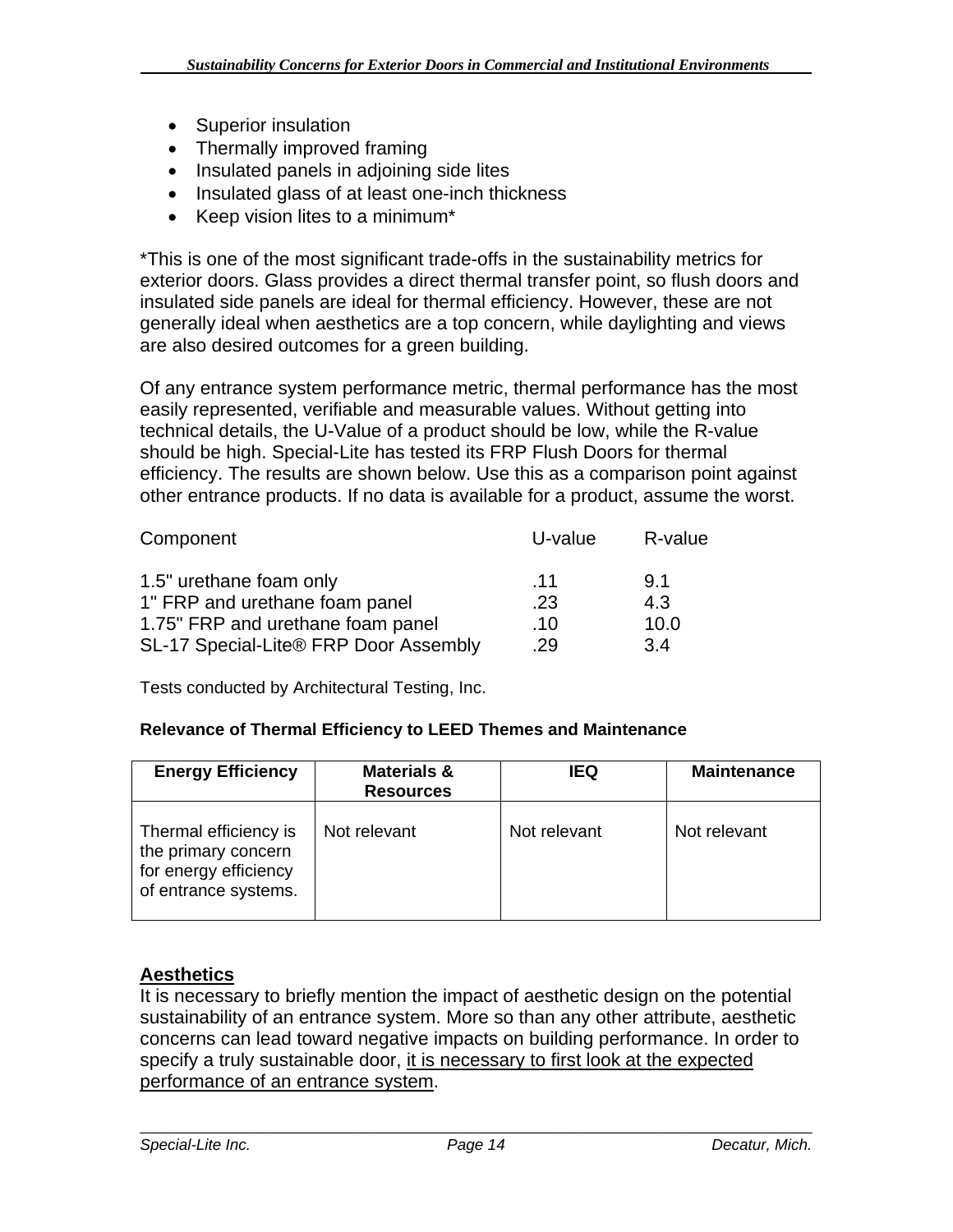There are many, many attractive options available that meet the assorted performance criteria for sustainability. Aesthetics should be a secondary concern.

# **Prescriptive Metrics for Sustainability**

### **LEED**

In the following pages, we have identified all of the LEED credits that could conceivably be affected by an entrance system. As previously mentioned, there are a variety of LEED standards available, including:

- New construction and major renovation projects (LEED-NC)
- Existing building operations and maintenance (LEED-EB)
- Commercial interiors projects (LEED-CI)
- Core and shell projects (LEED-CS)
- LEED for Homes (LEED-H)
- LEED for Neighborhood Development (LEED-ND)

Unless otherwise noted, the following information translates equally between LEED-NC, LEED-CS, and an alternate market-specific version of LEED-NC, LEED for Schools. Information pertaining to LEED-CI and LEED-EB is separate. For obvious reasons, we have not examined LEED-H or LEED-ND.

### **Energy & Atmosphere**

*EA Prerequisite 1 Fundamental/Enhanced Conditioning EA Prerequisite 2 Minimum Energy Performance EA Credit 1 Optimize Energy Performance* 

This is one of the few LEED credits which offer an option to satisfy either prescriptive or performance requirements, although the choice makes little difference in respect to entrance systems.

LEED requires projects to conduct enhanced fundamental commissioning of building energy systems, meet the stringent requirements of ASHRAE/IESNA Standard 90.1-2007, and surpass that standard's energy efficiency requirements by at least 10 percent (5 percent for renovations), or an alternate path as specified by ASHRAE or the New Buildings Institute. These credits carry over into LEED-EB and LEED-CI, but are calculated on a different scale, with LEED-CI measuring the performance of specific components.

The basic principles discussed in the earlier Thermal Efficiency section all apply here. Entrance systems should always be evaluated for thermal efficiency when being specified for a green building. In LEED-EB, the exterior door may also be a concern for *EA Credit 2 Existing Building Commissioning, Implementation* if it becomes apparent that the door is negatively impacting energy efficiency.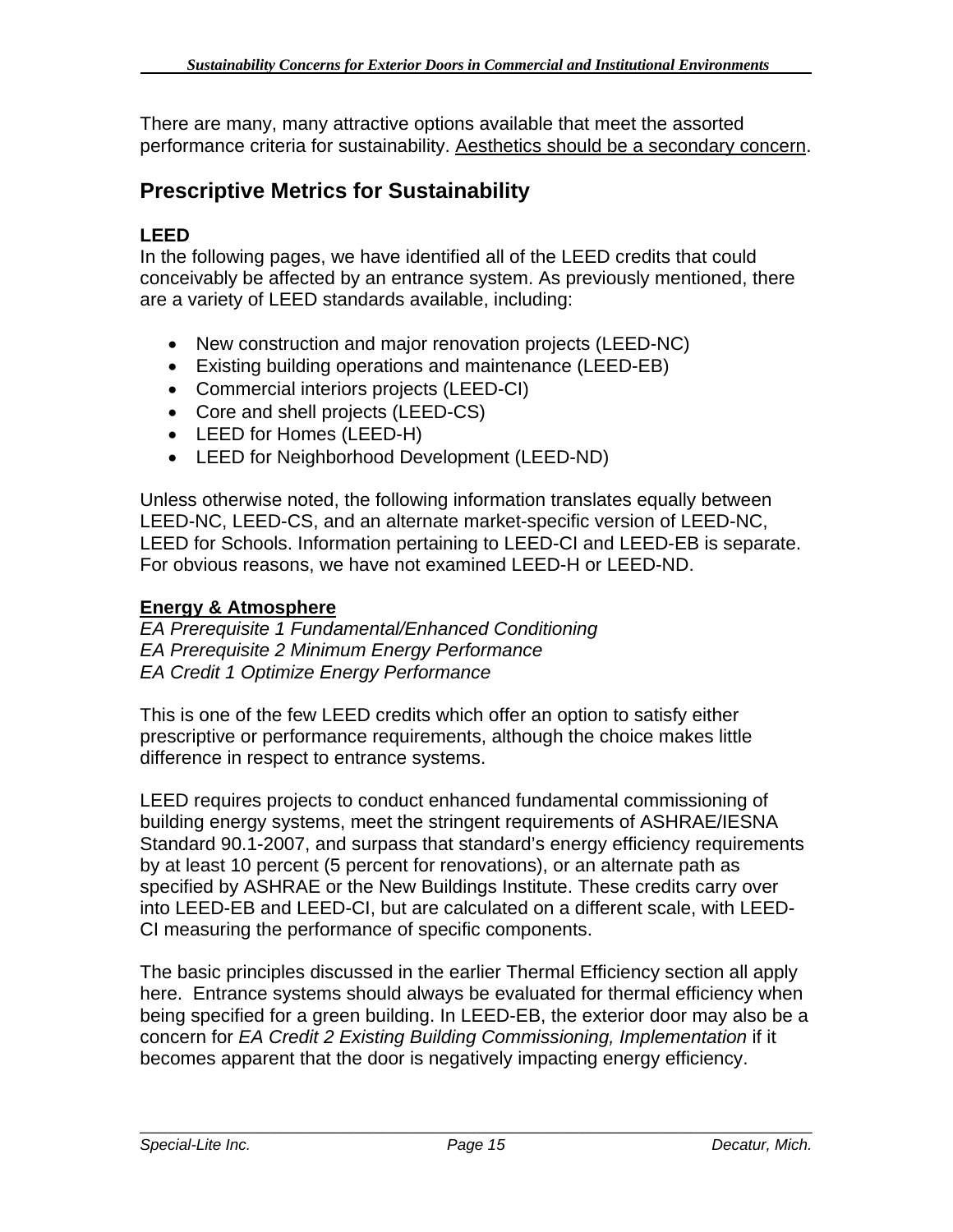*Potential LEED Tradeoffs* Daylight and Views All Material Credits **Aesthetics** 

### **Materials & Resources**

Entrance systems could affect the outcome of nearly all of the LEED material credits. However, several of these credits are in direct opposition to other performance and prescriptive (LEED) sustainability metrics.

As an example, Special-Lite has determined that the most sustainable component materials are a urethane foam core, an FRP or AMP face and aluminum structural components.

Aluminum is an excellent material choice for sustainable construction. It's the most abundant metallic element in the Earth's crust, and can be infinitely recycled without degradation of properties. Aluminum's high scrap value and well-established recycling infrastructure make it the most frequently recycled material, so much so that 73 percent of the aluminum ever produced is still in use today.

Urethane, FRP and AMP are clearly ideal materials for sustainable construction when evaluated on a performance basis. Unlike aluminum, they do not meet any of the prescriptive requirements. These materials are all derived from petroleum, the polar opposite of a renewable resource. None are made from recycled materials and none, to date, can be recycled.

This is the ultimate question facing sustainable design today: Should materials be specified for their performance and longevity or the raw materials they are made from? Good design or green design?

Perhaps the most ubiquitous "green" product on the market today is the compact fluorescent light bulb, designed to last years longer and require substantially less wattage than the standard incandescent bulb while providing the same amount of light. The average CFL is not made from recycled or rapidly renewable materials. It can not be recycled. It is most likely not locally produced and even contains a small amount of mercury. Yet, because of its ability to conserve electricity and the energy expended in making replacement light bulbs, the CFL is universally recognized as a sustainable alternative.

Entrances should be examined in the same way. When identifying sustainable products, it is necessary to look past form and instead concentrate on function.

With that said, here is a brief guide to the LEED materials credits.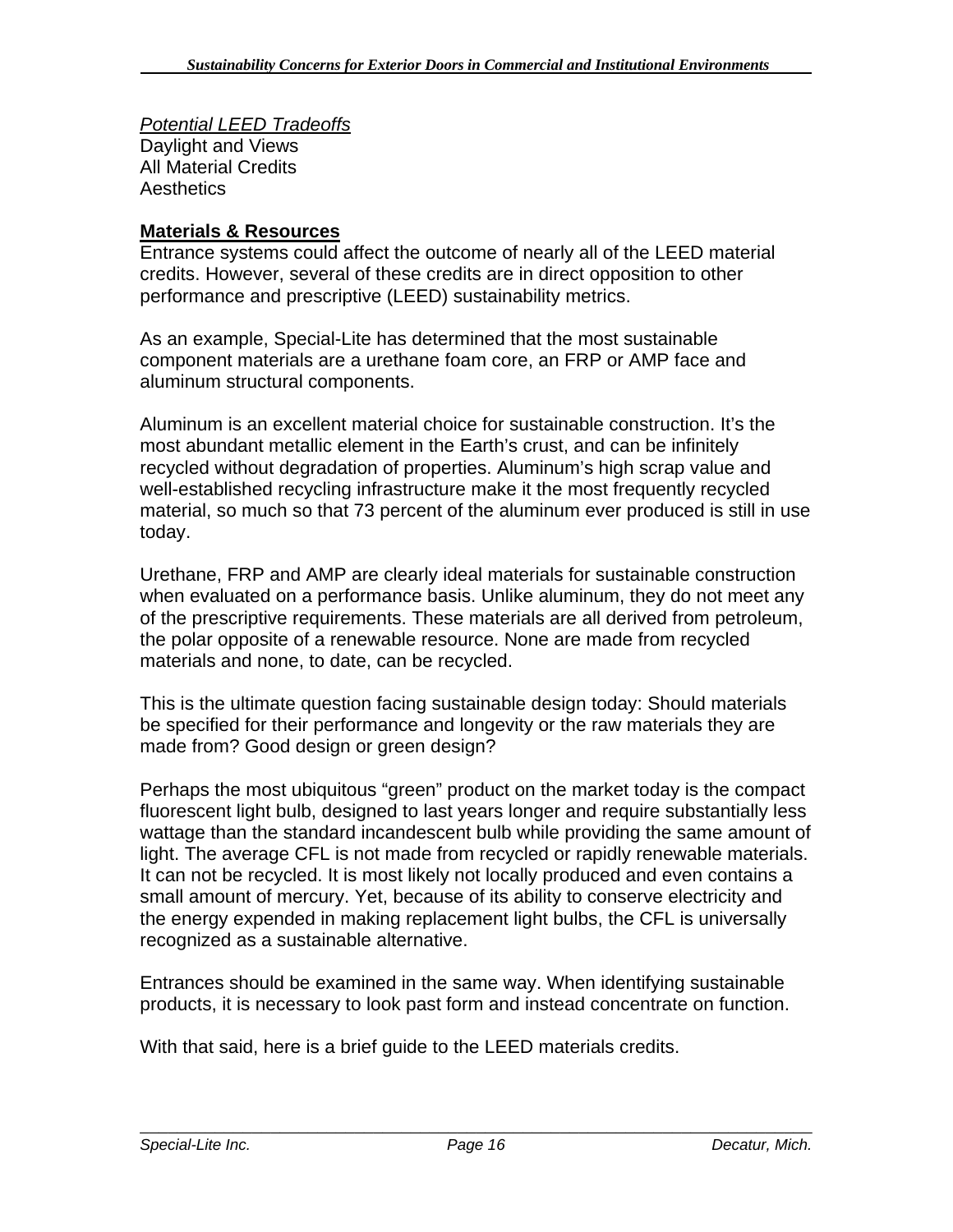### **Recycled Content**

*MR Credits 4 Recycled Content 10%-20% (1-2 points)* 

Intended to reduce the amount of virgin material used in the construction process, these credits encourage the use of post-consumer (waste generated by the end user) and pre-consumer (waste generated during manufacturing that would ordinarily not have been re-used) materials. Pre-consumer recycled materials are worth half the value of post-consumer recycled materials in the LEED calculations, meaning that if a product is 100% pre-consumer recycled material, 50% would count toward the credit. This is represented by the formula:

Cost of item **x** ( % post consumer + 1/2% of pre-consumer, by weight)

The total percentage of recycled materials in a structure is determined by dividing the total value of recycled material by either:

- 1. 45% of construction costs
- 2. Actual material value

As an example, Special-Lite doors source aluminum extrusions made from prime-equivalent billet, which is produced from 100% reprocessed 6063-T5 alloy recovered from industrial processes. The extrusions produced from this primeequivalent material are equal in all respects to those made from virgin material, but have a smaller environmental footprint. By weight, Special-Lite Flush Doors are 33% aluminum, while the monumental doors and framing products are 100% aluminum by weight, excluding fasteners and seals.

Aluminum recycling requires only 5% of the energy necessary to produce virgin aluminum—this is not the case for all recycled materials, where the energy required to source recycled materials can often exceed that required to use virgin materials.

Under normal circumstances, this credit should not apply to LEED-CI. In LEED-EB, this addressed in the Sustainable Purchasing requirement.

#### **Material Reuse**

*MR Credit 3 Material Reuse 5%-10% (1-2 points)* 

There will be few opportunities to reuse an entrance system in a new facility. Due to its long life expectancy, a door that meets the general performance requirements for sustainability will be most able to be re-used after it is replaced or its building is decommissioned.

The same calculations are used to determine the total construction costs as for recycled materials. These credits exclude doors and windows to allow for energy efficiency gains. This credit should only apply to exterior doors for LEED-CI and LEED-EB if regular replacement is required.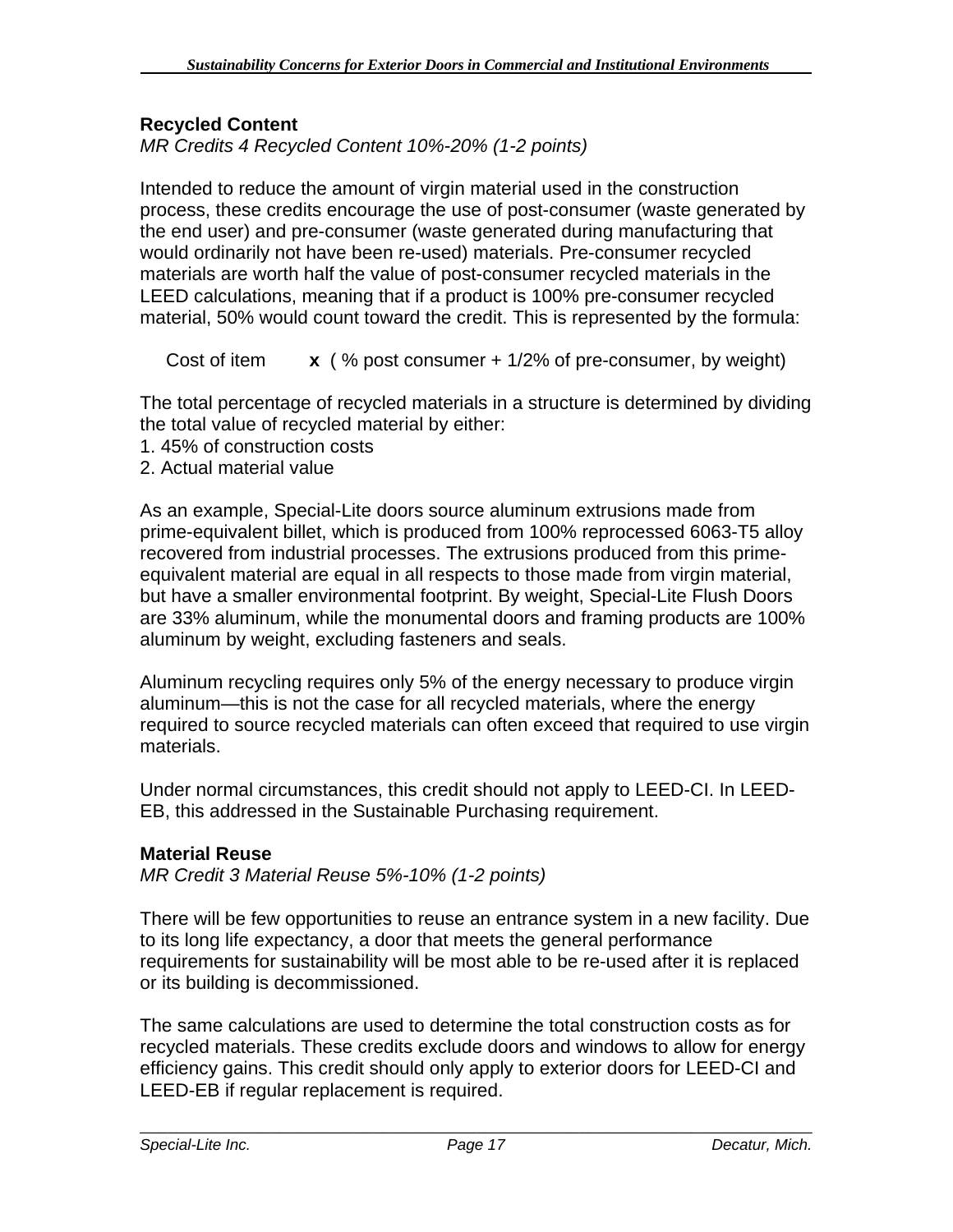### **Regional Materials**

*MR Credit 5 Regional Materials 10%-20% Extracted/Harvested, Processed & Manufactured Regionally (1-2 points)* 

Materials that are extracted or harvested, processed and manufactured within 500 miles of the installation site contribute to this credit. For the purpose of exterior doors, recycled steel or aluminum can contribute to this credit, as the smelting site is considered the point of extraction.

The same calculations are used to determine the total construction costs as for recycled materials.

### **Rapidly Renewable Materials/Certified Wood**

*MR Credit 6 Rapidly Renewable Materials MR Credit 7 Certified Wood* 

The use of such materials is not recommended for exterior doors in an institutional environment.

### **Sustainable Purchasing/Solid Waste Management (LEED-EB only)**

*MR Prerequisite 1 Sustainable Purchasing Policy MR Prerequisite 2 Solid Waste Management Policy MR Credit 3 Sustainable Purchasing—Facility Alterations and Additions MR Credit 6 Solid Waste Management—Waste Stream Audit MR Credit 9 Solid Waste Management—Facility Alterations and Additions* 

These credits come into play in LEED-EB, which concerns facility management, if less than sustainable choices are initially made in the specification of exterior doors. There should not be a need to regularly purchase or dispose of exterior doors.

### **Indoor Environmental Quality**

This is not an attribute commonly considered when specifying exterior doors, but the performance metrics proved that exterior doors do have a measurable effect. Like all building products, some exterior doors are manufactured with materials that will over time emit noxious fumes, pollutants or harmful volatile organic compounds. This can come from paint, adhesives and certain plastics, and can also be introduced during maintenance and cleaning.

### **Low-Emitting Materials**

*IEQ Credit 4.1 Low-Emitting Materials, Adhesives & Sealants IEQ Credit 4.2 Low-Emitting Materials, Paints & Coatings IEQ Credit 4.3 Low-Emitting Materials, Flooring Systems IEQ Credit 4.4 Low-Emitting Materials-Composite Wood and Agrifiber Products*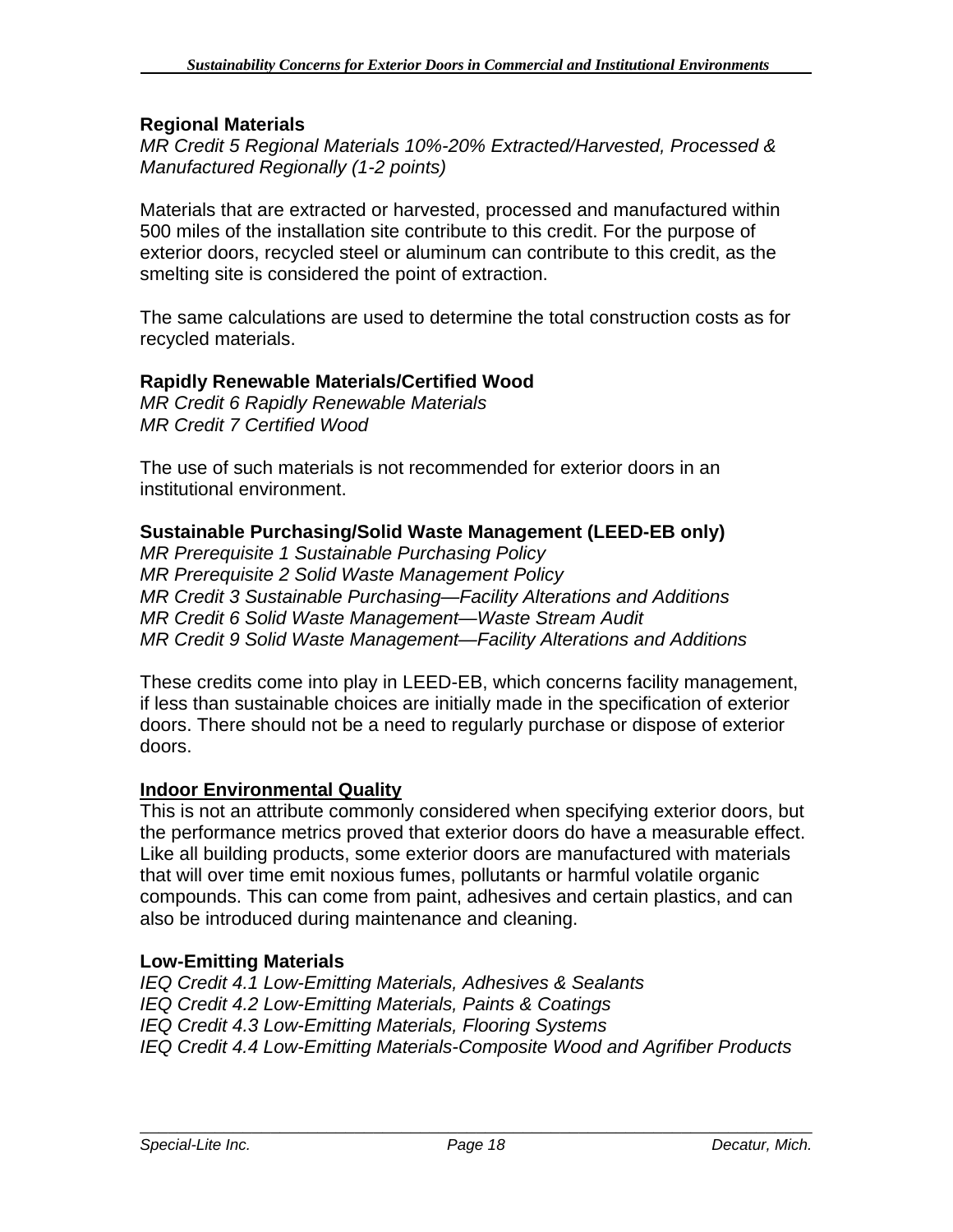Exterior doors are not commonly considered for these credits, but as half of an exterior door is on the inside of a building, it only goes to reason that the product should answer to these considerations, even if it does not count toward any point calculations.

As these credits carry prescriptive requirements for various products, it is difficult to make a direct comparison to exterior doors. The IEQ impacts outlined in the Performance Metrics section provide a guide for how exterior doors will be affected, but as a general rule it is best to seek out products that have earned indoor air quality accreditations from a third-party verifier such as GREENGUARD or Scientific Certification Systems.

For *IEQ 4.4 Low-Emitting Materials-Composite Wood and Agrifiber Products*, interior door cores are one of the most often overlooked materials used to determine whether a project earns the credit. This credit forbids the use of wood or agrifiber components with added urea-formaldehyde. However, as discussed at length in the Performance Metrics section, wood and agrifiber components of any kind are not recommended when specifying an exterior door for sustainability as they are susceptible to weathering, decay and other damage. Avoid exterior doors made from wood or agrifiber components.

# **Indoor Chemical and Pollutant Source Control**

*IEQ Credit 5 Indoor Chemical and Pollutant Source Control*

This credit is the only one in the standard that directly cites the entrance system. In order to reduce occupant exposure to particulates and chemical pollutants, entrance systems must be outfitted with a permanent entryway system, enclosed rooms must be fit with exhaust systems when hazardous gases or chemicals are present, and air filters must be used in all regularly occupied rooms. Obviously, the latter two requirements do not pertain to exterior doors.

The requirement that does pertain to entrance systems has generally been met with regularly changed roll-out mats. When selecting a door, it is wise to be aware of this credit, but understand that it will only affect the door itself in rare situations.

This applies to LEED-CI but not directly to LEED-EB as relevant to exterior doors.

It can be argued that this is a failure of the LEED-NC standard. By not expanding this credit to include the operational concerns associated with commonly used cleaning chemicals and repair or refinishing products, it creates a possibility that hazardous gases or chemicals will be regularly introduced to a structure regardless of mitigation investments. To better meet the intent of this credit, as opposed to its actual fulfillment, seek out product that can be maintained with environmentally sound products.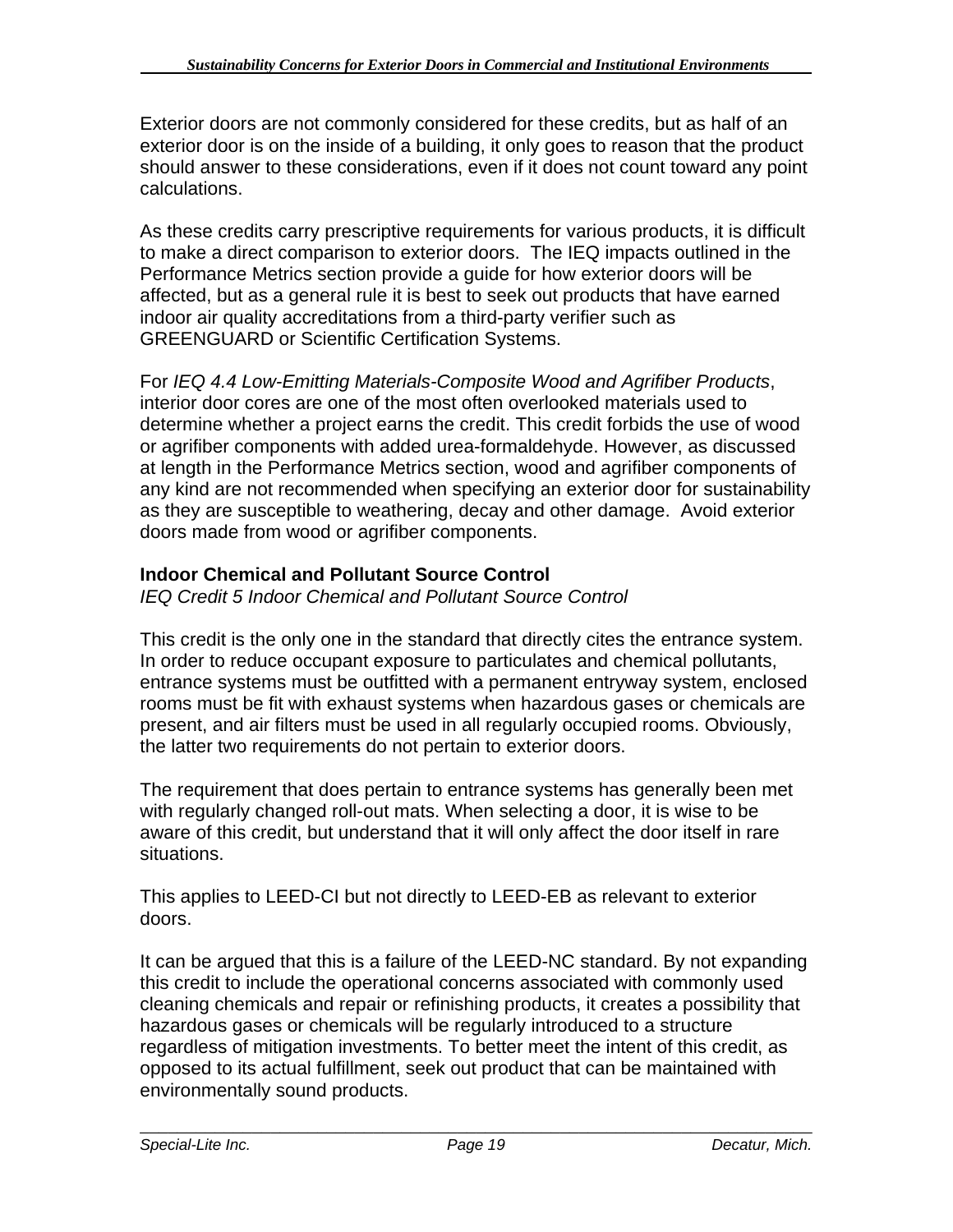# **Green Cleaning (LEED-EB only)**

*Prerequisite 3 Green Cleaning Policy IEQ Credit 3 Green Cleaning* 

The aforementioned cleaning and maintenance concerns are explicitly addressed and mandatory at the basic level for LEED-EB.

### **Thermal Comfort**

*IEQ 7.1 Thermal Comfort-Design IEQ 7.2 Thermal Comfort-Verification* 

LEED encourages buildings to meet and maintain the thermal environment standards specified in ASHRAE Standard 55-2004. Thermal Efficiency was discussed at length in Performance Metrics. This also applies for LEED-CI.

### **Mold Prevention (LEED-Schools only)**

*IEQ Credit 10 Mold Prevention* 

Mold and Moisture Resistance was discussed at length in the Performance Metrics Section.

#### **Daylight and Views**

*IEQ Credit 8.1 Daylight and Views, Daylight 75% of Space IEQ Credit 8.2 Daylight and Views, Views for 90% of Space*

As mentioned a number of times previously, sustainable design prefers daylight and views. These have been proved to have an effect on human health and productivity, and also to decrease the use of electricity for lighting purposes.

As stated previously, the use of entrance systems to meet this credit must be measured against its direct negative effect on thermal efficiency.

### **Other potential concerns**

#### **Heat Island Effect**

*SS Credit 7.1 Heat Island Effect, Non Roof* 

Heat Island Effect is the rise in temperatures in urban areas over their rural surroundings that is caused by the lack of vegetation and the absorption and retention of heat in pavement and buildings.

The general idea here is that darker exterior materials will have a warming effect on the surrounding environs. Think of asphalt in the summertime. This credit does not affect exterior doors, but it does suggest that selecting a lighter color will benefit the sustainable attributes of a facility.